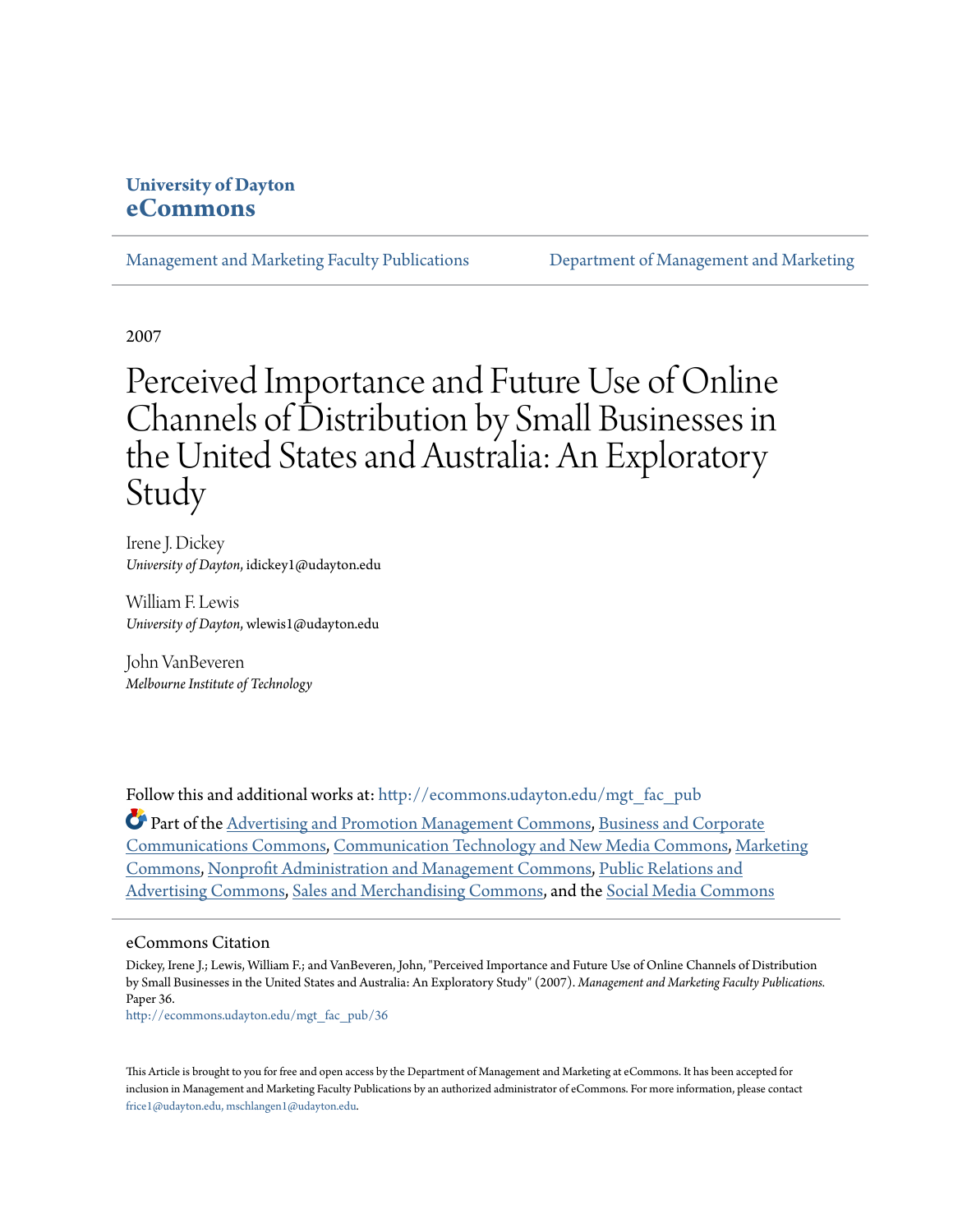# Perceived Importance and Future Use of Online Channels of Distribution by Small Businesses in the United States and Australia: An Exploratory Study

William F. Lewis, University of Dayton Irene J. Dickey, University of Dayton John VanBeveren, Melbourne Institute of Technology

*Online marketing is important to small business owners and operators because they are typically faced with limited budgets needed to design and implement traditional marketing programs. The paper compares the perceived importance of specific online marketing tactics and their anticipated future use of online marketing tactics by small businesses in the United States and Australia. Results of the study reveal that both in the United States and in Australia there is a growing use of online marketing tactics to accomplish marketing objectives. While most online marketing tactics were effective in both the United States and Australia there were some statistically significant differences.*

### **Introduction**

Considerable research attention has recently been devoted to investigating the effects of online marketing tactics on organizations' marketing objectives. (Armstrong 1996) Despite being a relatively young medium, a fairly broad range of research studies have addressed how online marketing strategies can influence customers' responses. Early on, research related to online marketing was examined as a broad comprehensive strategy without consideration to individual marketing tactics (Hiltz and Johnson 1990, Hoffman, Novak and Chatterjee 1995). Other research has focused on a single online marketing tactic and its effects on marketing objectives (Briggs and Hollis 1997, and Hagan 1996) rather than providing an explicit comparison of perceived performance among a broad range of marketing tactics. Whether studied as a comprehensive strategy or as individual marketing tactics, our literature review revealed that, in fact, online marketing tactics may be effective in influencing customers in positive ways. Sterne reported on the transformation in the ways that companies can communicate and establish rapport with existing and prospective customers (Sterne 1996). Dreighton's research suggests that the Internet allows for individualized and customized marketing strategies as well as the ability to target diffused and scattered customer groups (Dreighton 1996). Furthermore, much of the existing literature suggests the need for further exploration of the Internet as a medium for implementing effective marketing tactics. For example, Hofacker (2001) suggests that the effectiveness of various online marketing tactics have been found to vary depending upon the types of goods or services being marketed. The effectiveness of various marketing tactics has also been found to vary in their ability to achieve various marketing objectives. Further, there are some online

marketing tactics that are not tied to any physical good or service but instead offer a purely digital information product (Hofacker 2001). Portal sites or shareware sites are specific examples of this type of digital information. These areas will not be considered for the purposes of this research.

The purpose of this paper is to investigate and report on the current use, and predicted future use of various and specific online marketing tactics to achieve marketing objectives as reported by small businesses. Development of this paper is a result of a literature review and a survey of the practices and attitudes of small businesses. Results can be utilized by small businesses, entrepreneurs, and academics to better construct marketing strategies which include appropriate online marketing tactics.

# **Overview**

For the purpose of this research, online marketing tactics are defined as any business activity that utilizes the Internet for communicating, selling, providing content, and providing a network function (Hofacker 2001). These four categories constitute the scope of business activities which are the most common in terms of online marketing. Most organizations engaging in online marketing will most likely perform one or several marketing tactics. Given that this study centers on an assessment of online marketing tactics, their practice, and their relative perceived importance in meeting marketing objectives, our initial focus was on investigating a research domain to identify the scope and nature of online marketing tactics. We began with a broad-based literature search through which a broad range of outlets for online marketing research were identified. We also sought the input of business people and their colleagues. Academicians identified publications that were the most highly regarded because of their more rigorous review process and their tendency to more carefully screen manuscripts from a methodological perspective.

The initial search was supplemented with a plethora of articles from business and technological journals and textbooks. Inasmuch as the highly regarded publications provided valid and reliable empirical data the supplemental sources were found to be suitable for providing reasonable information reflective of the vigorous and dynamic nature of the Internet. (Garrott 1999) Consequently, it appeared beneficial to examine a broad scope of publications to identify the various online marketing tactics used and a reasonable understanding of each. It was then necessary to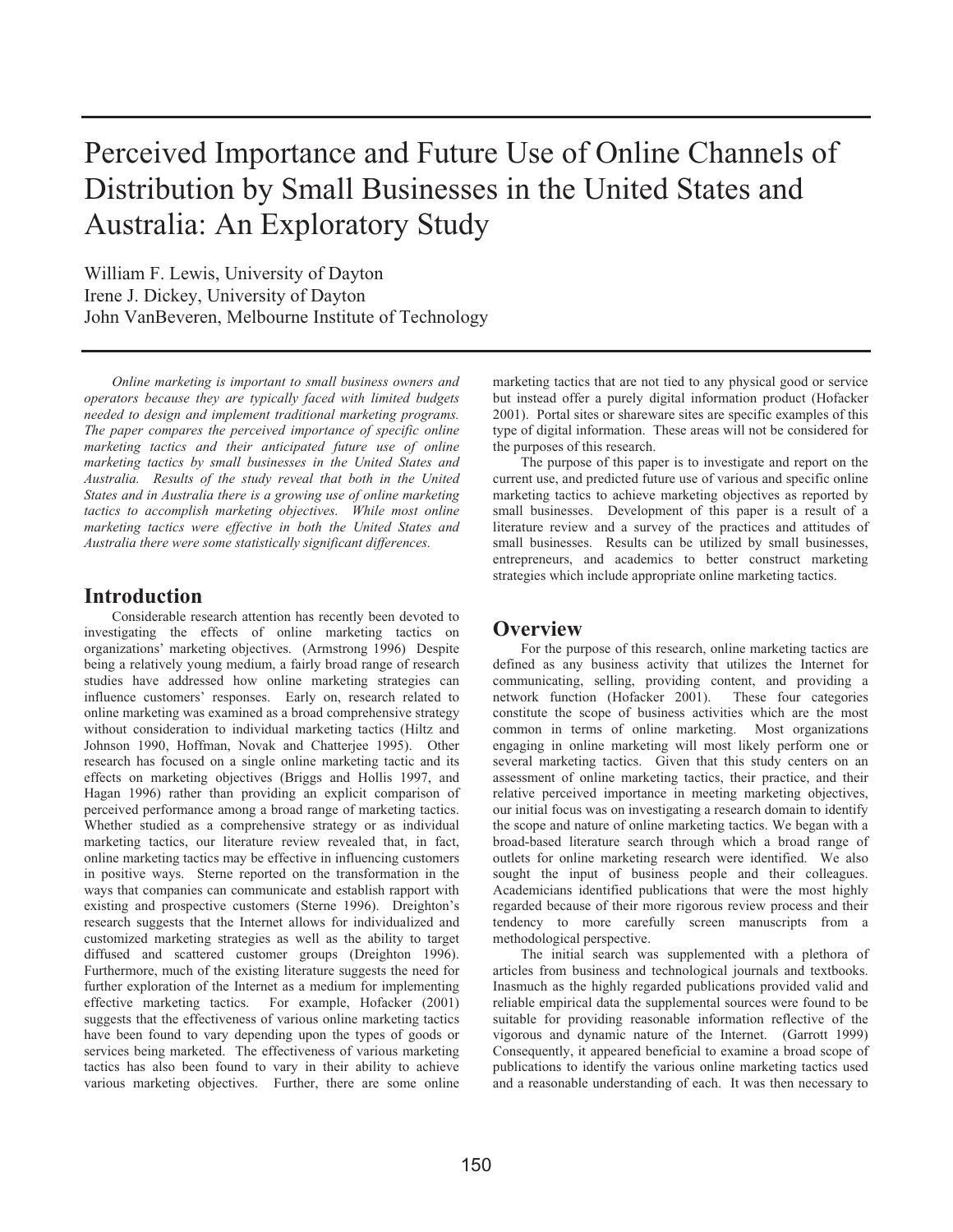assess terms (words and phrases) used to describe various marketing tactics and to determine if there was a reasonable, common understanding of the nature and meaning of each term. Specifically, a pretest was conducted in order to determine what terms or phrases should be used in our online survey to describe each online marketing tactic that would be recognizable to online small businesses. Three assessment criteria were used. The first criterion was the tactic term or name (such as search engine strategy, online advertising, and chat capability). Some manipulation of terms (with common meanings) yielded an acceptable list of tactical terms. The second criterion required that persons in the pretest provide an adequate explanation and understanding of each tactic. The third criterion was a request of those in the pretest for a specific example of each tactic to further demonstrate understanding. The tactical terms and phrases used in our online survey were the result of this procedure.

# **Literature Review**

The World Wide Web is important to small businesses in three different aspects. First, small businesses use it to engage in electronic commercial transactions as sellers or as buyers (Bradlow and Schmittlein 2000). Small businesses also use the World Wide Web to disseminate information to customers or gather information as (business) customers, including both Web advertising (acquiring new customers) and after sales support to retain customers (Bakos 1997, Hoffman and Novak, 1996). Third, the Web is emerging as a rich source of managerial information that assists in decision making in such as areas as business research, as well as managerial and consumer decision making (Vikas, Manz and Glick 1998, Haubl and Trifts 2000). Increasing attention has been focused on the value of an online presence that goes beyond some of these obvious benefits. The opportunity to collect visitor and customer information via market research capabilities such as search log analysis and click stream analysis has emerged as a strong capability. Both provide records of an individual's movement on the Internet and can provide insight as to behavior, demand, customer perceptions, language, and so on (Burton and Walther 2001, Maxwell 2001).

Other more common streams of research focus on the variables that influence consumers' online searching and shopping behaviors and purchase intentions. Richard (2005) reports that if marketers can identify which variables influence consumers in their searching and shopping, their behavior could be influenced and positively changed. Variables in this study included navigational characteristics, information content and the structure of the site, and level of entertainment. Although this and many similar studies focus on the consumer, many of these findings would surely apply to business-to-business marketing. For example, Richard (2005) finds that when a marketer builds a Web site for tasks such as purchasing, registering, or doing something that asks for an immediate reaction, and deeper browsing or exploration is not required or not desired, the Web site could be designed with arousing, pleasing, and enjoyable characteristics. As a result, consumers are more likely to complete their tasks and less likely to search for other stimulation or browse other sites.

The nature of what is sold on the Internet has also been explored with some insight into marketing tactics that could be used in certain situations. Laroche (2005) found that consumers are faced to a larger extent with physically intangible products and services (for example, information products) on the Web. Such

products have the characteristic of being relatively new, and therefore, difficult to conceptualize. Their study found that making physically intangible products and services as mentally tangible as possible is desirable. The objective of promoting intangibles should be to increase the mental representation of the merchandise in the consumers' mind. This would work towards diminishing the evaluation difficulty that consumers experience and reducing the perceived risk that consumers experience when purchasing an intangible. The study found that free trials for new purchasers, imaginary or vivid information cues, customer testimonials, and/or salespersons' advice to be good approaches since they can help consumers develop a sense of knowledge and experience about this type of purchase. (Laroche 2005)

Over the past several years, several Internet marketing tactics have emerged and appear to have become common and standard business practice. For example, search engine optimization appears to be growing in acceptance and usage for many organizations. Web search engines are commonly used to help locate information of all kinds and also help navigate the millions of pages on the World Wide Web (Krishnamurthey 2003). Recognizing the way consumers use keywords on search engines to find suitable brands is important to online marketing and brand managers. To capitalize on the opportunity presented by search engines, managers strive to get their brands listed at the top of the Web page (Owen 2000). Owen found that insufficient thought had been given to search engines while in their infancy even though they were regarded as helpful mechanisms to resolve information search problems.

Advertising on the Internet has evoked much research, from who is doing it, to the amount being spent, to its influence on viewers. It is well known that the Internet's technology makes it possible to target specific customers with relevant messages. Banner ads, button ads, sponsorships, or co-branded and comarketed ads are all attempting to integrate companies' brands and products with the editorial content on targeted Web sites. The future of online advertising is going to be more intrusive and louder in order to capture the desired attention of consumers. Krishnamurthy (2003) estimates that as the level of clutter on the Internet rises, creative approaches to grab consumer attention will be the norm. Luk, Chan, and Li (2002) investigated the characteristics of manufacturers' online advertising. They performed a content analysis of 472 product advertisements found on the Web sites of automobile manufacturers. In addition, they examined the possible impact of the content and enhancement device of Internet advertising upon the attractiveness and effectiveness of online advertisements. Their findings show that Internet advertising can facilitate selling activities, though the impact is not as strong as expected. They also report that various technologies are also making relevance in advertising messages possible and less graphically intensive messages may be possible that may still lead to greater engagement of the customer with the message. Internet advertising strategies appear to continue to evolve. This study centers on an assessment of online marketing tactics such as search engine optimization and online advertising, their practice, and their relative perceived importance in meeting marketing objectives.

### **Sample**

Practices and attitudes toward online marketing tactics were assessed through a nationwide Internet survey of small businesses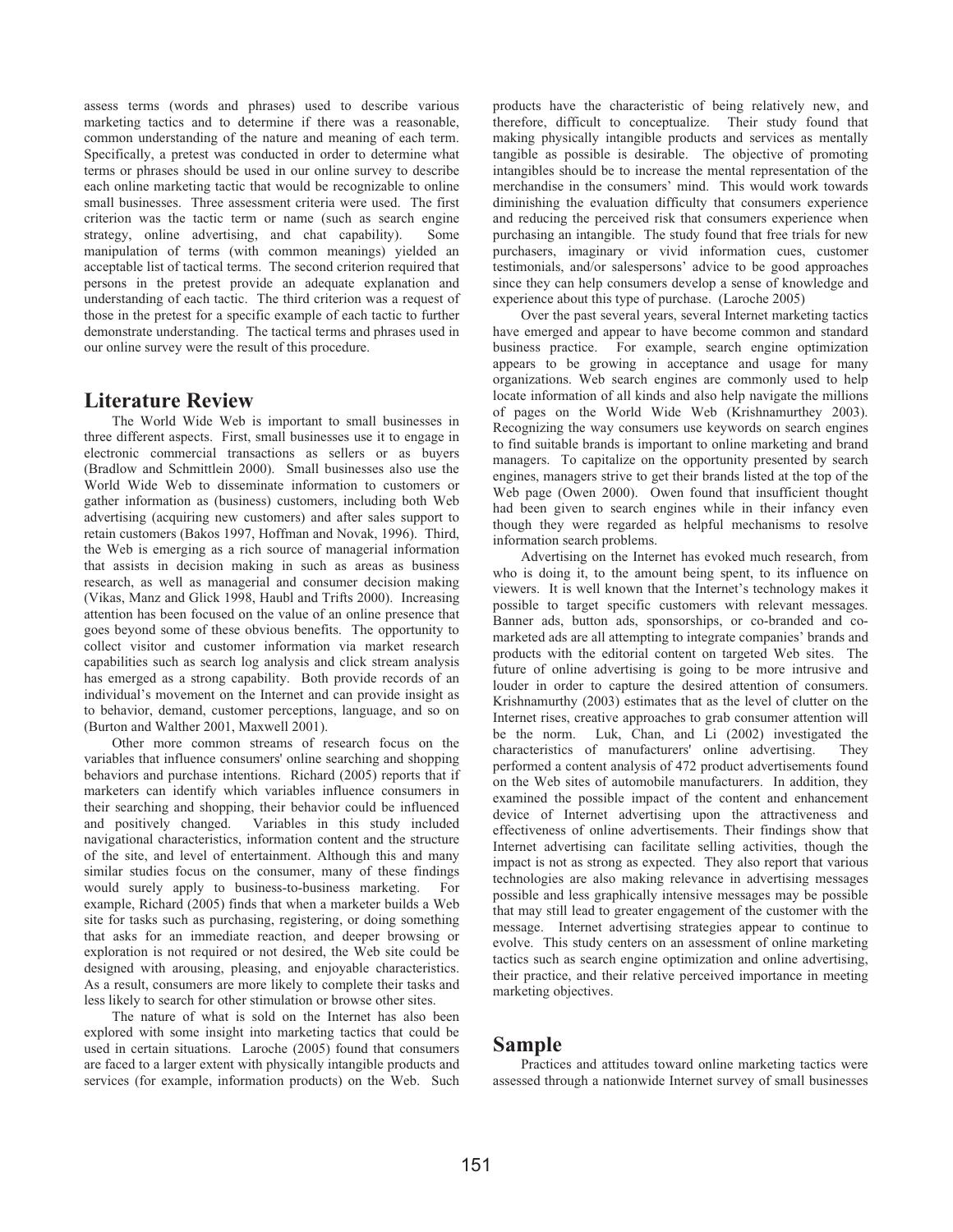in both the United States and Australia. In the United States survey a selected sample of 499 persons with marketing titles who worked in a diverse set of industries and positions was drawn from the American Marketing Association. In the Australian survey 2,200 business persons with marketing titles and positions were contacted by e-mail. Response rates for online surveys have been declining significantly since 1986 (Sheehan 2001). Sheehan examined five factors that might affect online response rates. Those five factors included the year the survey was conducted, the number of questions, whether the respondents were pre-notified, whether there were follow-up notifications, and the salience of the questions to the respondents. Following Sheehan's advice all potential respondents were pre-notified and were also contacted with two follow-up notifications. Since everyone on the contact list was involved in online marketing the salience of the questions was assumed. Although inducements were not provided, a relatively high response rate was hoped for as a result of obtaining their names through a professional organization (AMA e-mail mailing list) (Gatignon and Robertson 1989) and the use of the Internet for administering the survey (Mehta and Sivadas 1995). In the United States, 58 usable responses were obtained for a return rate of 8.6 percent. In Australia, 23 usable responses were obtained for a return rate of 1.0 percent. Consistent with Sheehan's findings our response rates were not as high as desired. However, these response rates were judged acceptable for this type of exploratory research. While statistical testing was performed, results should be interpreted with caution, and should not be considered valid and reliable by traditional standards.

Using the Internet to collect data was considered appropriate for two reasons. First, given the nature of the survey, the very technology being researched appeared to provide a consistent delivery method for this survey and for follow-up surveys. In addition, the Internet delivery of the questionnaire was considered to be efficient and effective for assessing the use of online marketing tactics. (Armstrong 1977)

In the United States, two-thirds (66 percent) of the small businesses in the sample worked in firms with 1 to 499 employees (in Australia it was 100 percent). The rest worked in larger organizations including 20 percent in firms with 500 to 999 employees, 10 percent in firms with 1,000 to 4,999 employees, 2 percent in firms with 5,000 to 9,999 employees, and 2 percent in firms with 60,000 or more employees. 31 percent of the organizations they did not indicate their size. In the United States, respondents included 28 percent who were owners or principals, 26 percent who were senior managers, 5 percent who were supervisors, 32 percent who were other managers, and 9 percent who did not indicate their position. In Australia, respondents included 44 percent who were owners or principals, 30 percent senior managers, 4 percent supervisors, and 22 percent other managers. In the United States, 28 percent of the practitioners worked in organizations with revenues ranging from \$1.00 to \$\$999,999, 26 percent with revenues of \$1,000,000 to \$9,999,999, 22 percent with revenues from \$10,000,000 to \$49,999,999, 19 percent with revenues from \$100,000,000 to \$499,999,999, 5 percent with revenues from \$500,000,000 to \$1 billion or more, and 5 percent did not report their organization's revenues. In the Australia, 44 percent of the practitioners worked in organizations with revenues ranging from \$1.00 to \$\$999,999, 22 percent with revenues of \$1,000,000 to \$9,999,999, 22 percent with revenues from \$10,000,000 to \$49,999,999, and 12 percent did not report their organization's revenues. In the United States, the sample included 7 percent who did not have business authority, 33 percent who make some recommendations about online marketing, 17 percent who make most of the recommendations about online marketing, 40 percent who have final approval, and 3 percent who did not indicate the extent of their business authority. In the Australia, the sample included 4 percent who make some recommendations about online marketing, 52 percent who make most of the recommendations about online marketing, and 44 percent who have final approval. In United States, the sample included 52 percent males, 45 percent females, and 3 percent who did not report their gender. In Australia, the sample included 83 percent males, 17 percent females. In the United States, the sample included 29 percent who were 18 to 34 years of age, 33 percent who were between the age of 35, and 49, 28 percent who were between the ages of 50 to 64, 7 percent were 65 years of age or older, and 3 percent who did not report their age. In Australia, the sample included 4 percent who was under 18 years of age, 30 percent who were 18 to 34 years of age, 17 percent who were between the age of 35 and 49, and 48 percent who were between the ages of 50 to 64.

# **Channel Importance**

Table 1 displays the 15 online Internet channel marketing tactics examined in this study. The table shows the relative importance of 15 business channel tactics as well as those currently used and those that small businesses in the America and Australia plan to use in the next 12 months. In both countries, small businesses found all of the online channels to be somewhat to very important. While some differences exist between the American and Australian small businesses none of the differences were statistically significant and the .05 level. The most important Internet business practices used by small businesses in both countries include using search engine natural placement, e-mail using their own customer databases, using a customer database, participation in online directories links from other Web sites, email newsletters of their own, and viral marketing (assuming that their organization had that capability). The four most important online channels for American small businesses include e-mail using their own customer database (78 percent), search engine natural placement (72 percent), using a customer database (70 percent), and participation in online directories such as business directories (70 percent). The four most important online channels for Australian small businesses include Viral marketing (assuming their product has this capability) (75 percent), search engine natural placement (74 percent), links from other Web sites (72 percent), and participation in online directories such as business directories (68 percent). The least important Internet business practices for American small businesses were offline promotions (48 percent), advertising on Web sites other than search engines via banner and text ads (48 percent), advertising in third-party newsletters (41 percent), e-mail using third party opt-in databases (42 percent), and search engine advertising such as banner and text ads on search engines sits not already covered in pay for placements (47 percent). The least important Internet business practices for Australian small businesses included advertising on Web sites other than search engines via banner and text ads (22 percent), and search engine search engine advertising such as banners and text ads on search engines sites not already covered in pay for placements (37 percent).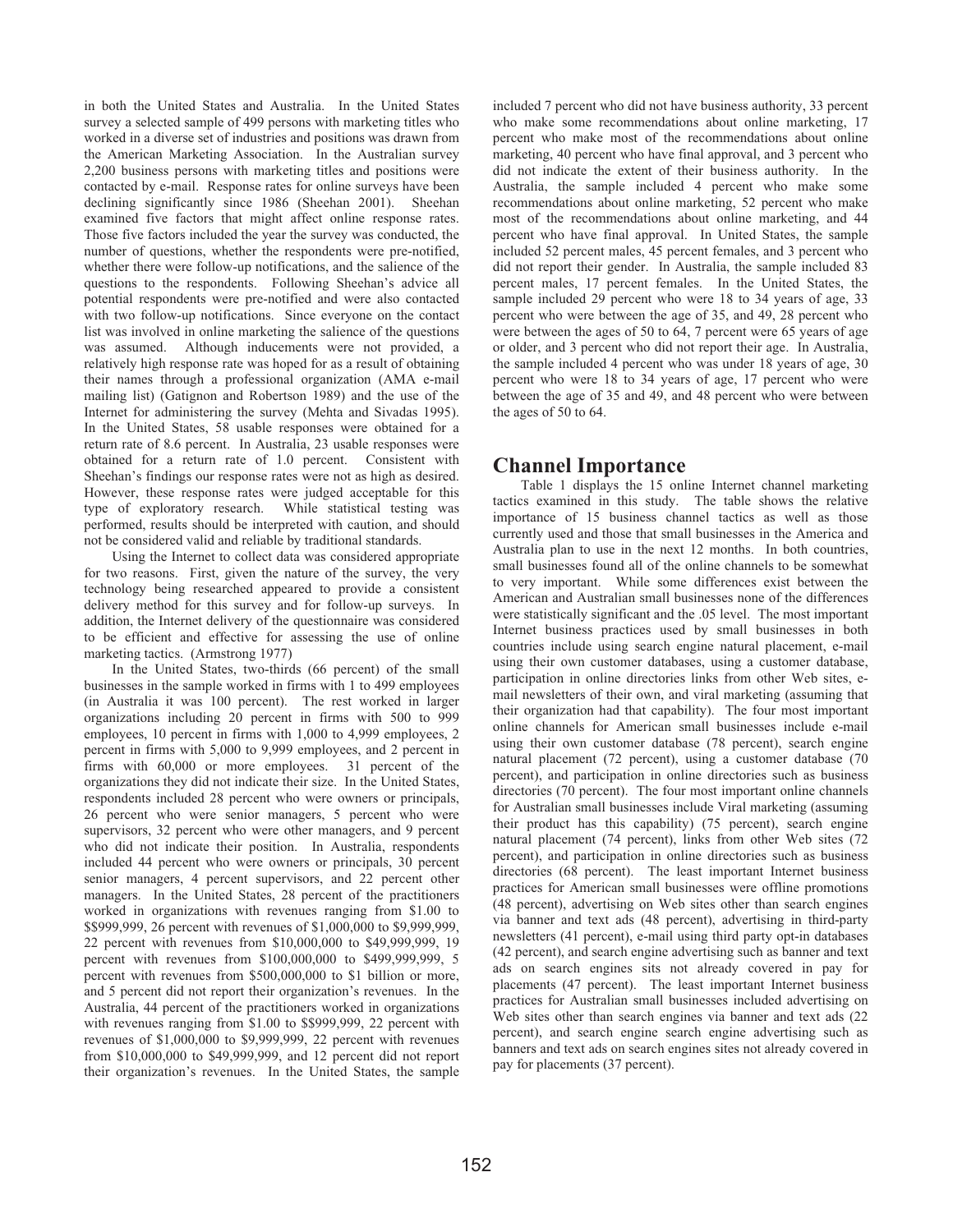#### **Table 1: Importance of Online Channel**

| Online Channel                                                                 | Not Important at All |                 | Somewhat/Very Important<br>USA $%$ AUS $%$ |    |  |
|--------------------------------------------------------------------------------|----------------------|-----------------|--------------------------------------------|----|--|
|                                                                                |                      | USA $%$ AUS $%$ |                                            |    |  |
|                                                                                |                      |                 |                                            |    |  |
| Search engine natural placement.                                               | 28                   | 26              | 72                                         | 74 |  |
| E-mail using your own customer database.                                       | 22                   | 39              | 78                                         | 61 |  |
| Using a customer database.                                                     | 30                   | 35              | 70                                         | 65 |  |
| Participation in online directories such as business directories.              | 30                   | 32              | 70                                         | 68 |  |
| Links from other Web sites.                                                    | 46                   | 27              | 54                                         | 72 |  |
| E-mail newsletter of your own.                                                 | 28                   | 33              | 72                                         | 67 |  |
| Search engine pay for placements such as "pay per click,"                      | 41                   | 42              | 59                                         | 58 |  |
| Overture, Google, Adwords, etc.                                                |                      |                 |                                            |    |  |
| Offline promotions.                                                            | 52                   | 33              | 48                                         | 67 |  |
| Viral marketing (assuming your product has this capability).                   | 32                   | 25              | 68                                         | 75 |  |
| Advertising on Web sites other than search engines via banner and text ads.    | 52                   | 78              | 48                                         | 22 |  |
| Advertising in third-party newsletters.                                        | 59                   | 50              | 41                                         | 50 |  |
| E-mail using third party opt-in database.                                      | 58                   | 50              | 42                                         | 50 |  |
| Search engine advertising such as banners and text ads on search engines sites | 53                   | 63              | 47                                         | 37 |  |
| not already covered in pay for placements.                                     |                      |                 |                                            |    |  |
| Online sweepstakes and contests.                                               | 39                   | 50              | 61                                         | 50 |  |
| E-mail using spam.                                                             | 42                   | 29              | 58                                         | 71 |  |
| Z test: No statistically significant differences at the .05 level.             |                      |                 |                                            |    |  |

## **Channel Usage**

Table 2 shows the Web site channels that American and Australian small businesses use and those that they plan to use within the next 12 months. The most used Internet channels by American small businesses include using a customer database (90 percent), search engine pay for placements such as "pay per click," Overture, Google, Adwords, etc. (87 percent), e-mail newsletter of their own (79 percent), e-mail using their own customer database (75 percent), and search engine natural placement (74 percent). The most used Internet channels by Australian small businesses include search engine pay for placements such as "pay per click," Overture, Google, Adwords, etc. (83 percent), using a customer database (76 percent), using email spam (75 percent), and e-mail using their own customer database (71 percent).

The top three online channels that American small businesses plan to add to their Web sites in the next 12 months include search engine pay for placements such as "pay per click," Overture, Google, Adwords, etc. (93 percent), and using a customer database (85 percent), e-mail using their own customer database (84 percent), search engine natural placement (81 percent), e-mail newsletter of their own (80 percent), and Search engine advertising such as banners and text ads on search engines sites not already covered in pay for placements (79 percent). The top three online channels that Australian small businesses plan to add to their Web sites in the next 12 months include participation in online directories such as business directories (88 percent), search engine natural placement (85 percent), and viral marketing (assuming your product has this capability) (80 percent).

# **References**

Armstrong, Arthur, and John Hagan (1996), "The Real Value of Online Communities," *Harvard Business Review*, (May-June), 134-141.

Bakos, Yannis (1997), "Reducing Buyer Search Costs: Implications for Electronic Marketplaces," *Management Science*, 43 (12), 1676-1692.

Bradlow, Eric T, and David C. Schmittlein (2000), "The Little Engines That Could: Modeling the Performance of World Wide Web Search Engines," *Marketing Science*, 19 (1), Special Issue on Marketing Science and the Internet, Winter, 43-62.

Briggs, Rex, and Nigel Hollis, (1997) "Advertising on the Web: Is there Response Before Click-Through?" *Journal of Advertising Research*, 37 (March-April), 33-45.

Burton, Mary, and Joseph Walther (2001), "The Value of Web Log Data in Use-Based Design and Testing," *Journal of Computer-Mediated Communication,* 6 (3), April, (accessed May 17, 2003), [available at [http://www.ascusc.org/jcmc/vol16/issue3/burton/html].

Dreighton, J. (1996), "The Future of Interactive Marketing," *Harvard Business Review*, (November/December), 151-162.

Garrott, Stephen, and Jean W. Laliberte (1999), *Internet Marketing: Promises and Problems*.

Gatignon, Hubert, and Thomas S. Robertson (1989), "Technology Diffusion: an Empirical Test of Competitive Effects," *Journal of Marketing*, 53 (January), 35-49.